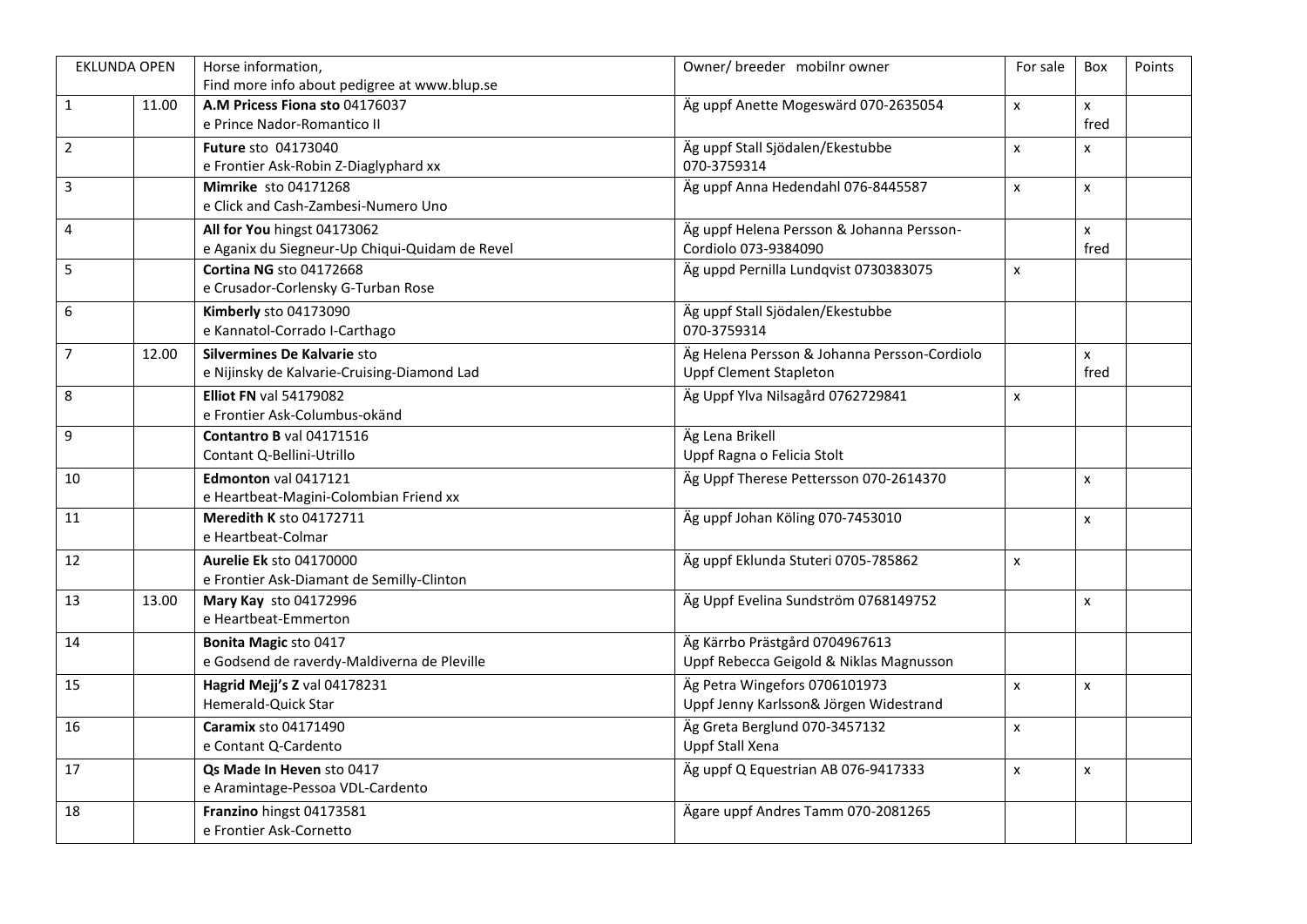| $\overline{19}$ | 14.30 | Right Said Fred val 04171520<br>e Mr Vain-Guido-Turban Rose                                    | Äg uppf Caroline Johansson 0702-733535                                             | $\pmb{\times}$ |                |  |
|-----------------|-------|------------------------------------------------------------------------------------------------|------------------------------------------------------------------------------------|----------------|----------------|--|
| 20              |       | Herriot hingst 0417<br>e Hemerald-Zorro-Heartbreaker                                           | Äg Eklunda Stuteri 070-5785862<br>Uppf Ingela Bergholtz                            |                |                |  |
| 21              |       | Varpa sto 04171997<br>e Copycat-Camaro M-Pik Trumf                                             | Äg Uppf Kristina Magnusson 0702-319420                                             | $\mathsf{x}$   |                |  |
| 22              |       | Margo ZI sto 04171519<br>e Karmel van der Watering-Landlord-Irco Marco                         | Äg Lovisa Andersson 6 Lena Karlsson 0738283597<br>Uppf Ann Isaksson & Malin Zevros |                |                |  |
| 23              |       | Forester Ek hingst 0417<br>e Frontier Ask-Ultimo-Oklund                                        | Äg uppf Eklunda Stuteri 070-5785862                                                | $\pmb{\times}$ |                |  |
| 24              |       | Hästkullens Fantazie sto 04172316<br>e Falaise de Muze-Cardento-Quidam de Revel                | Äg LM Skills Fastigheter 070-3642360<br>Uppf Stall Hästkullen                      | $\mathsf{x}$   |                |  |
| 25              | 15.30 | Vanaheim single Solution val AES 826002170881180<br>e Singular Is La Silla-Irco Imp-Irco Marco | Äg Uppf Helena Kristensson 070-8699377                                             | $\mathsf{x}$   | $\mathsf{x}$   |  |
| 26              |       | Kamikase val 04171128<br>e Kannatol-Numero Uno-Ekstein                                         | Äg uppf Elisabeth Lindblad 070-2586823                                             | $\mathsf{x}$   | $\mathsf{x}$   |  |
| 27              |       | Loviseholms Counter hingst 04173664<br>e Contant Q-Ephebe for Ever-Landgraaf I                 | Äg Linn Sohlman 073-7361746<br>Uppf Elin Jansson                                   |                |                |  |
| 28              |       | Zazu val 04173021<br>e Frontier Ask-Sack-Abbe'                                                 | Äg uppf Malin Johansson 070-5649923                                                |                | X              |  |
| 29              |       | Tinder hingst 04171860<br>e Nintender-Orlando-Glennridge                                       | Äg Equiglaris 073-7220204<br><b>Uppf Lotta Petterson</b>                           |                |                |  |
| 30              |       | Loviseholms Brilliant hingst 04173663<br>e Bravour-Diamant de Semilly-Montender                | Äg My Sohlman 073-0564189<br>Uppf Elin Jansson Horses AB                           |                |                |  |
| 31              | 16.30 | <b>Canoun AK val 54179080</b><br>e Casallco-Baloubet de Rouet-Senang Hati xx                   | Äg Annelie Brenemark 070-5530253<br>Uppf Annelie Brenemark & Kjell Sääf            |                |                |  |
| 32              |       | Candide val 04171016<br>e Kannan-Jaguar Mail-Wolfgang                                          | Äg ABilities 070-5936524<br>Uppf Karl-Henrik Heimdahl & Louise Frumerie            | $\pmb{\times}$ |                |  |
| 33              |       | Hope for Golden Z sto 04178243<br>e Hemerald-Indoctro-Peter Pan                                | Äg uppf Caroline Söderberg 070-4335238                                             |                |                |  |
| 34              |       | Rasken K val 04172754<br>e Sir Oldenburg-Cartier-Trombon                                       | Äg uppf Henrik & Marie Nordkvist 070-6759872                                       |                |                |  |
| 35              |       | Tender Love sto 0417<br>e Nintender-Quintender                                                 | Äg Marielle Clerissy 070-9726039<br>Uppf Jenny Nilsson                             |                |                |  |
| 36              |       | Phrej val 04172833<br>e Action Breaker-Artist-Stanford                                         | Äg Uppf Kerstin Bindekrans 0708-314331                                             |                | X              |  |
| 37              | 17.30 | Sorbus af Hagalund hingst 04171797<br>e Frontier Ask-Toulouse-Cardento                         | Äg Linda Algotsson 0703184458                                                      |                | $\pmb{\times}$ |  |